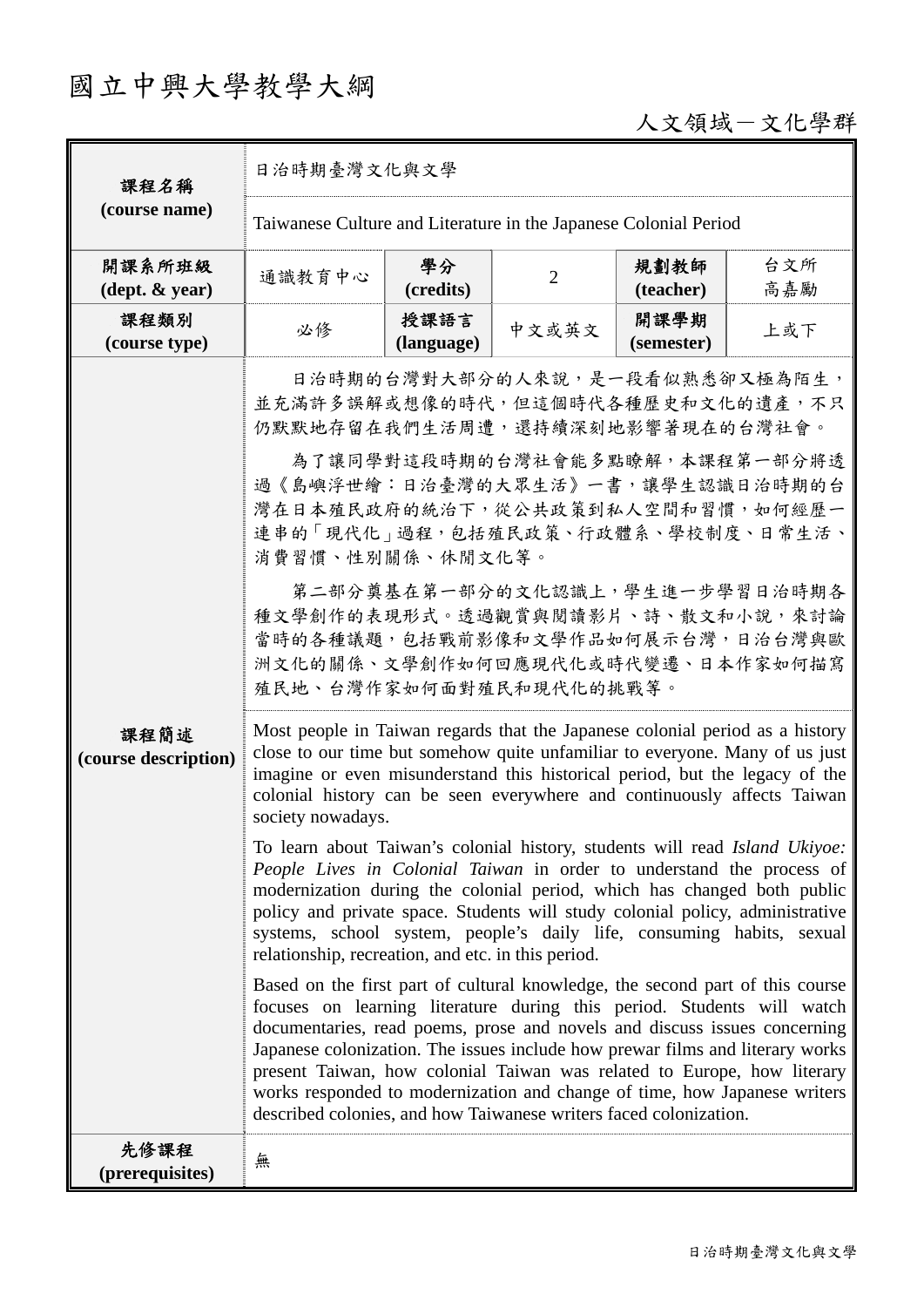## 課程目標與核心能力關聯配比**(%) (relevance of course objectives and core learning outcomes)**

| 課程目標                                                    |    | course objectives                                                                                                                                                                                                                                                                                                                                                            | 核心能力<br>core learning<br>outcomes | 配比<br>合計<br>100% |
|---------------------------------------------------------|----|------------------------------------------------------------------------------------------------------------------------------------------------------------------------------------------------------------------------------------------------------------------------------------------------------------------------------------------------------------------------------|-----------------------------------|------------------|
| 1. 從大眾史、物質史和日常生活認識<br>日治時期台灣社會的現代化過程。                   |    | By studying histories of materials<br>and general people's daily lives,<br>students learn the process of<br>modernization of Taiwanese<br>society during the colonial period.<br>With the basic knowledge of<br>Taiwanese culture, students will<br>learn literature, such as poetry,<br>prose, novels, documentaries, and<br>songs, during the Japanese colonial<br>period. | 人文素養                              | 70%              |
| 2. 在認識日治時期台灣文化的基礎<br>上,進一步學習日治時期文學創作<br>包括詩、散文、小說、影像、歌曲 | 2. |                                                                                                                                                                                                                                                                                                                                                                              | 科學素養                              | 0%               |
|                                                         |    |                                                                                                                                                                                                                                                                                                                                                                              | 溝通能力                              | 30%              |
| 等。                                                      |    |                                                                                                                                                                                                                                                                                                                                                                              | 創新能力                              | 0%               |
|                                                         |    |                                                                                                                                                                                                                                                                                                                                                                              | 國際視野                              | 0%               |
|                                                         |    |                                                                                                                                                                                                                                                                                                                                                                              | 社會關懷                              | 0%               |

## 課程目標之教學方法與評量方法

**(teaching and assessment methods for course objectives)** 

| 教學方法 (teaching methods)                                                       | 學習評量方式 (evaluation)                                 |  |  |
|-------------------------------------------------------------------------------|-----------------------------------------------------|--|--|
| 講授、課堂討論、影片觀賞                                                                  | 課堂測驗: 10%<br>出席與課堂討論: 40%<br>期中報告: 25%<br>期末報告: 25% |  |  |
| 授課內容 (單元名稱與內容、習作 / 考試進度、備註)<br>(course content and homework / tests schedule) |                                                     |  |  |

| 第1週 | 課程介紹、日治時期歷史簡介                          |
|-----|----------------------------------------|
| 第2週 | 日治時期的大眾生活:殖民政府和政策、博覽會                  |
| 第3週 | 日治時期的大眾生活︰旅行、地景與記憶                     |
| 第4週 | 日治時期的大眾生活:空間、休閒與大眾文化                   |
| 第5週 | 日治時期的大眾生活:性別、飲食與公共衛生                   |
| 第6週 | 來一段時空旅行吧!現代的日治時期空間與文化                  |
| 第7週 | 小組作業討論                                 |
| 第8週 | 小組作業討論                                 |
| 第9週 | 期中作業報告                                 |
|     | 第10週 日治時期的影像紀錄:台灣總督府的《南進台灣》            |
|     | 第11週 日治時期的現代主義創作:「風車詩社」的散文與詩           |
|     | 第12週 日治時期的現代主義與歐洲文藝發展:黃亞歷的紀錄片《日曜日式散步者》 |
|     | 第13週 日治時期的旅行文學:鹿野忠雄的《山、雲與蕃人》           |
|     | 第14週 日治時期的女性與鬼怪傳奇:佐藤春夫的〈女誡扇綺譚〉         |
|     | 第 15 週 日治時期的農民文學經典與現代再創作:賴和的〈一桿稱仔〉〈前進〉 |
|     | 第16週 新舊交替的日治時期:朱點人〈秋信〉                 |
|     | 第17週 期末作業討論                            |
|     | 第18週 期末報告                              |